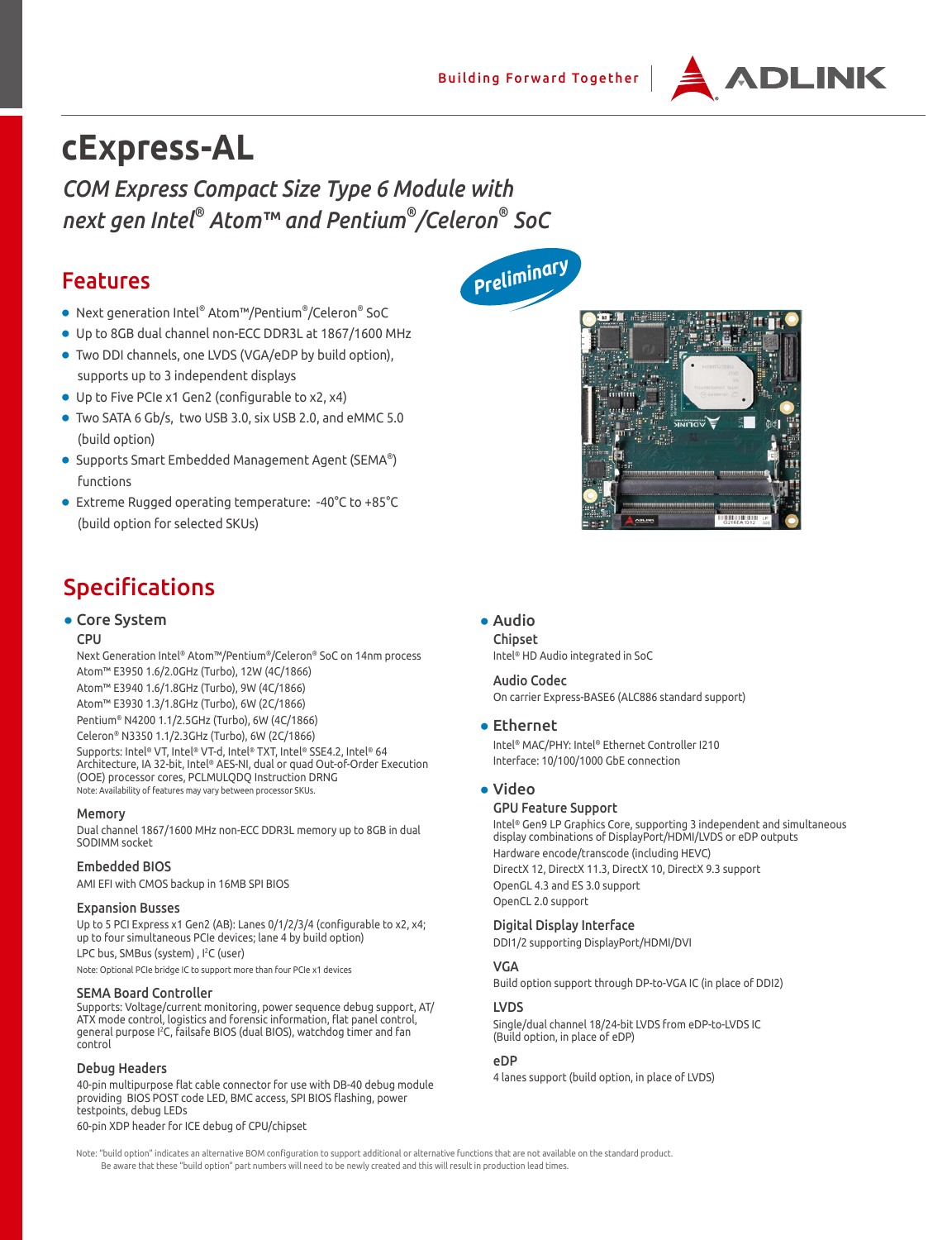### Building Forward Together



# Specifications

#### ● I/O Interfaces

USB: 2x USB 3.0 (USB 0,1) and 6x USB 2.0 (USB 2,3,4,5,6,7) SATA: Two ports SATA 6Gb/s (SATA0,1) Serial: 2 UART ports (console redirection TBD) eMMC: eMMC 5.0 (8/16/32GB, build option) GPIO/SD: 4 GPO and 4 GPI SD signal muxed with GPIO, controlled by BIOS setting

#### ● Super I/O

Supported on carrier if needed (standard support for W83627DHG-P)

#### ● TPM (build option)

Chipset

Infineon

Type TPM 2.0

#### ● Power

Standard Input: ATX = 12V±5% / 5Vsb ±5% or AT=12V±5% Wide Input: ATX = 4.75-20 V / 5Vsb ±5% or AT=4.75-20V (Standard Temp. only) Management: ACPI 5.0 compliant, Smart Battery support Power States: C1-C6, S0, S3, S4, S5 and S5 ECO mode (Wake on USB S3/S4, WOL S3/S4/S5) ECO mode: Supports deep S5 mode for power saving

#### ● Mechanical and Environmental

Form Factor: PICMG COM.0: Rev 2.1 Type 6 Dimension: Compact size: 95 mm x 95 mm

#### Operating Temperature

Standard: 0°C to 60°C Extreme Rugged: -45°C to +85°C (build option with selected SoC SKUs)

#### **Humidity**

5-90% RH operating, non-condensing 5-95% RH storage (and operating with conformal coating)

#### Shock and Vibration

IEC 60068-2-64 and IEC-60068-2-27 MIL-STD-202F, Method 213B, Table 213-I, Condition A and Method 214A, Table 214-I, Condition D

**HALT** Thermal Stress, Vibration Stress, Thermal Shock and Combined Test

### • Operating Systems

Standard Support Windows 10 64-bit, Linux 64-bit, VxWorks 64-bit (TBD)

#### Extended Support (BSP) Linux 64-bit, VxWorks 64-bit (TBD)

Note: "build option" indicates an alternative BOM configuration to support additional or alternative functions that are not available on the standard product. Be aware that these "build option" part numbers will need to be newly created and this will result in production lead times.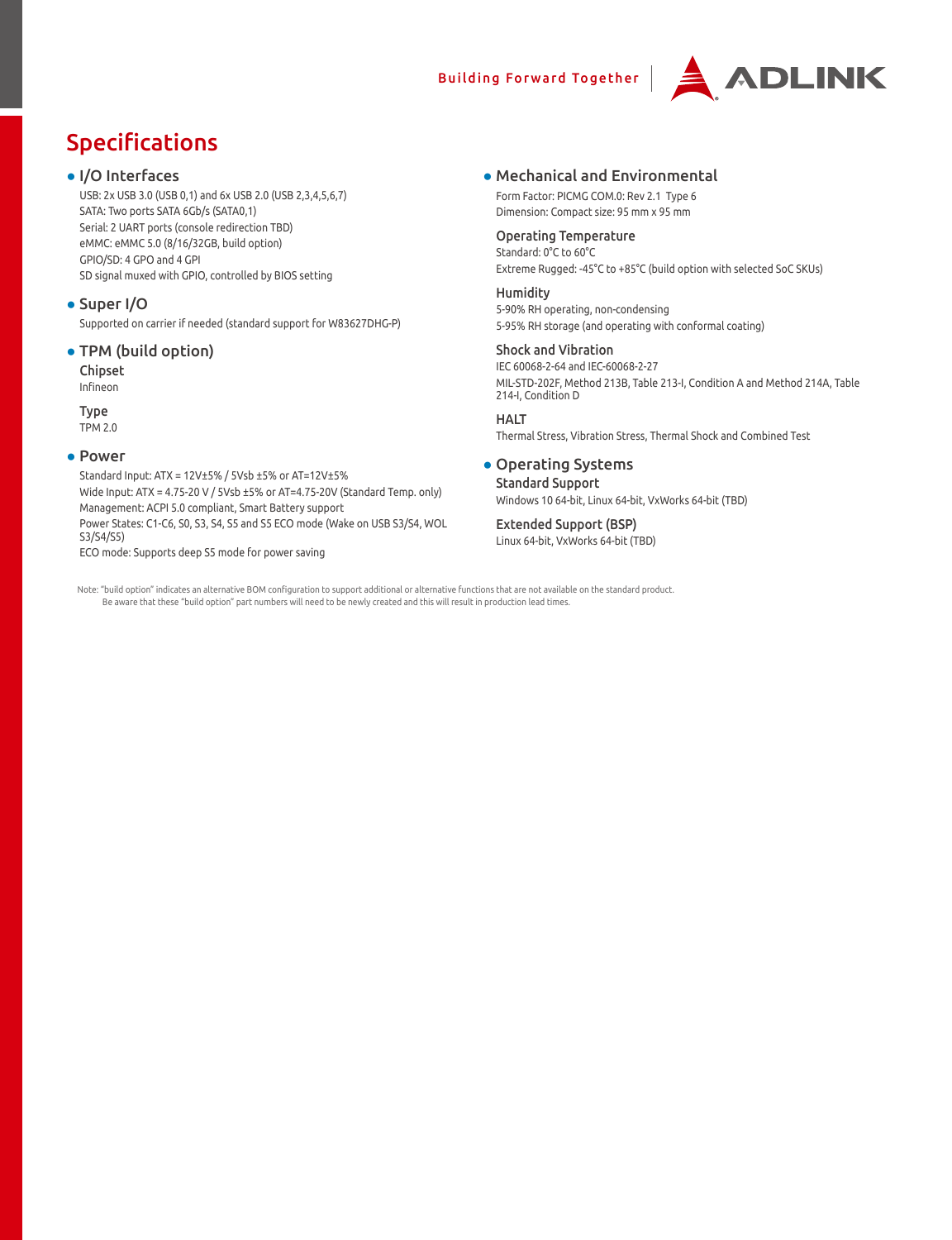Building Forward Together |



## Functional Diagram